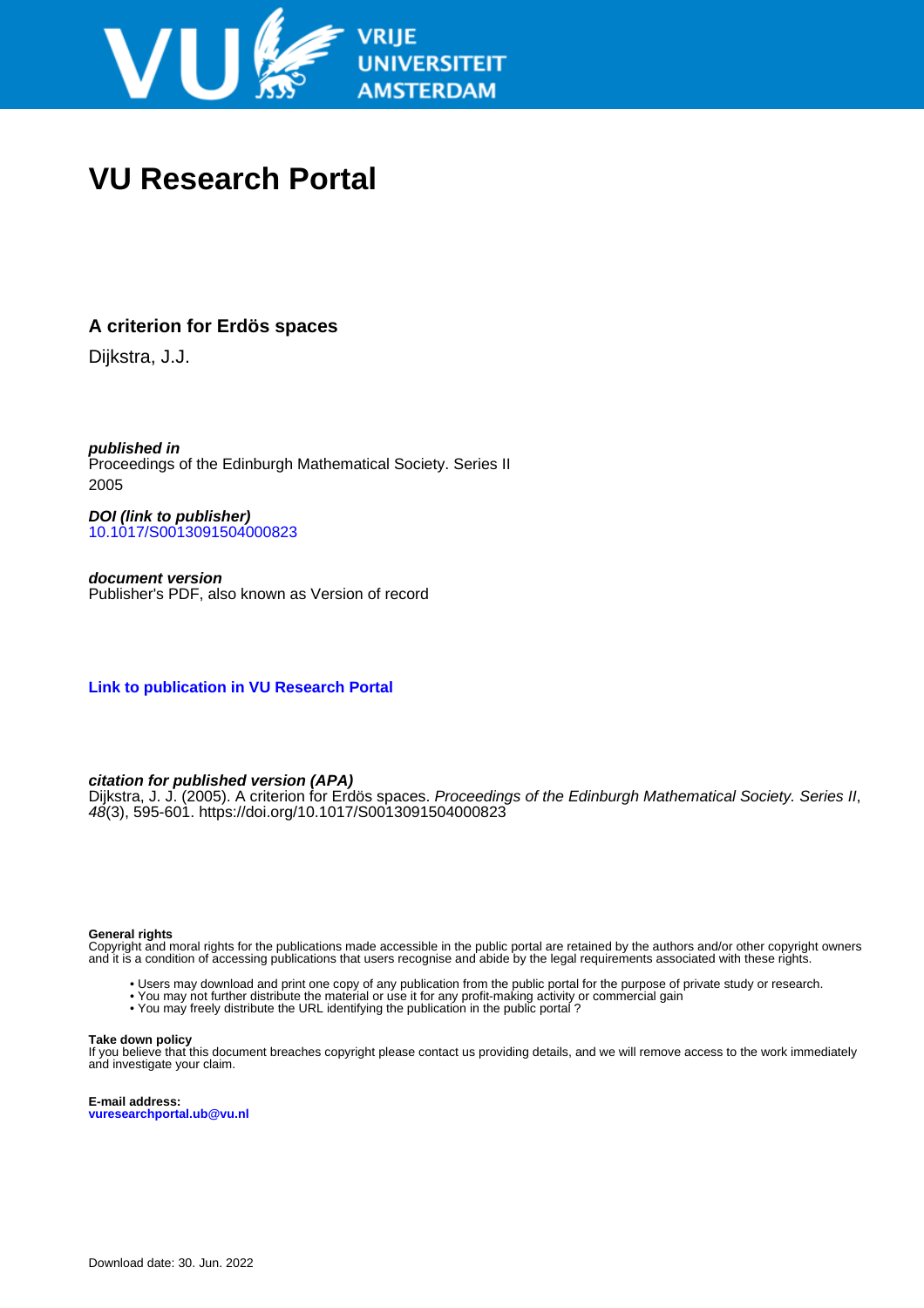**Proceedings of the Edinburgh Mathematical Society**

http://journals.cambridge.org/PEM

### Additional services for *Proceedings of the Edinburgh Mathematical Society:*

Email alerts: Click here Subscriptions: Click here Commercial reprints: Click here Terms of use : Click here

Proceedings of the Edinburgh Mathematical Society

**CAMBRIDGE** 

## **A CRITERION FOR ERDŐS SPACES**

Jan J. Dijkstra

Proceedings of the Edinburgh Mathematical Society / Volume 48 / Issue 03 / October 2005, pp 595 - 601 DOI: 10.1017/S0013091504000823, Published online: 15 September 2005

**Link to this article:** http://journals.cambridge.org/abstract\_S0013091504000823

#### **How to cite this article:**

Jan J. Dijkstra (2005). A CRITERION FOR ERDŐS SPACES. Proceedings of the Edinburgh Mathematical Society, 48, pp 595601 doi:10.1017/S0013091504000823

**Request Permissions : Click here** 

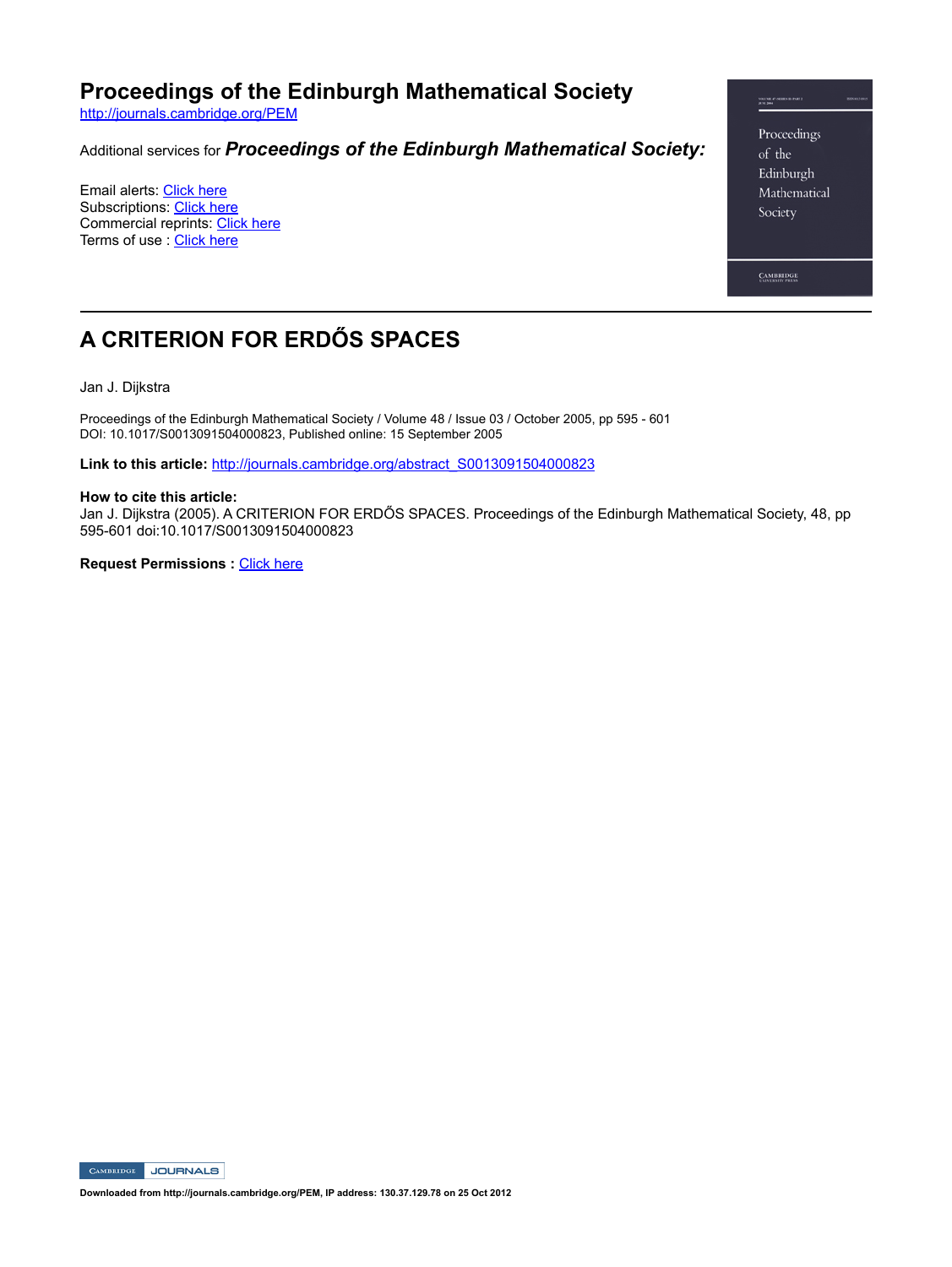Proceedings of the Edinburgh Mathematical Society (2005) **48**, 595–601 ©<br>DOI:10.1017/S0013091504000823 Printed in the United Kingdom DOI:10.1017/S0013091504000823

## A CRITERION FOR ERDŐS SPACES

### JAN J. DIJKSTRA

Faculteit der Exacte Wetenschappen/Afdeling Wiskunde, Vrije Universiteit Amsterdam, De Boelelaan 1081a, 1081 HV Amsterdam, The Netherlands (dijkstra@cs.vu.nl)

(Received 20 September 2004)

Abstract In 1940 Paul Erdős introduced the 'rational Hilbert space', which consists of all vectors in the real Hilbert space  $\ell^2$  that have only rational coordinates. He showed that this space has topological dimension one, yet it is totally disconnected and homeomorphic to its square. In this note we generalize the construction of this peculiar space and we consider all subspaces  $\mathcal E$  of the Banach spaces  $\ell^p$  that are constructed as 'products' of zero-dimensional subsets  $E_n$  of  $\mathbb{R}$ . We present an easily applied criterion for deciding whether a general space of this type is one dimensional. As an application we find that if such an E is closed in  $\ell^p$ , then it is homeomorphic to complete Erdős space if and only if dim  $\mathcal{E} > 0$  and every  $E_n$  is zero dimensional.

Keywords: Erd˝os space; complete Erd˝os space; Lelek fan; cohesive; topological dimension; almost zero dimensional

2000 Mathematics subject classification: Primary 54F45; 54F65

Let  $p \geq 1$  and consider the Banach space  $\ell^p$ . This space consists of all sequences  $z =$  $(z_1, z_2,...)$  of real numbers such that  $\sum_{i=1}^{\infty} |z_i|^p < \infty$ . The topology on  $\ell^p$  is generated by the norm

$$
||z|| = \left(\sum_{i=1}^{\infty} |z_i|^p\right)^{1/p}.
$$

Let  $\hat{\mathbb{R}}$  be the compactification  $[-\infty,\infty]$  of  $\mathbb{R}$ . We extend the *p*-norm over  $\hat{\mathbb{R}}^{\mathbb{N}}$  by putting  $||z|| = \infty$  for each  $z \in \hat{\mathbb{R}}^{\mathbb{N}} \setminus \ell^p$ .

For the remainder of this note let  $E_1, E_2, \ldots$  be a fixed sequence of subsets of R and let

$$
\mathcal{E} = \{ z \in \ell^p : z_n \in E_n \text{ for every } n \in \mathbb{N} \}
$$

be a corresponding subspace of some fixed  $\ell^p$ . If we choose  $p = 2$  and  $E_n = \mathbb{Q}$  for every n, then E is called Erdős space  $\mathfrak{E}$  and, if  $E_n = \mathbb{R} \setminus \mathbb{Q}$ , then we obtain complete Erdős space  $\mathfrak{E}_{\rm c}$  (cf. [9] and [10]). Erdős [9] proved that Erdős space and complete Erdős space have topological dimension one. We present an easily applied criterion for deciding whether a general space of the type  $\mathcal E$  is one dimensional. As an application we find that if  $\mathcal E$  is closed in  $\ell^p$ , then it is homeomorphic to complete Erdős space if and only if dim  $\mathcal{E} > 0$ and every  $E_n$  is zero dimensional. Other applications are particularly simple models of complete Erdős space and the Lelek fan.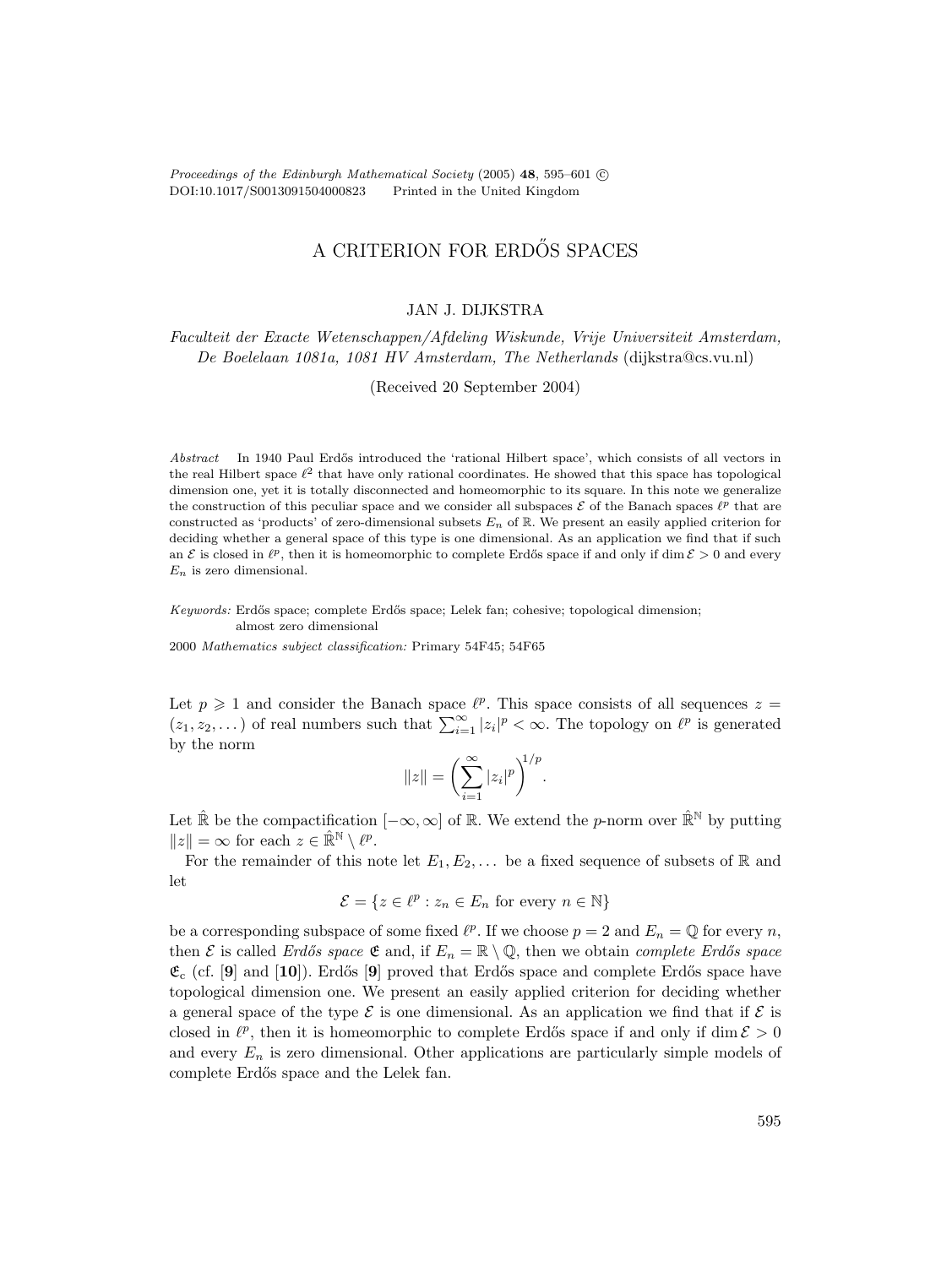596 J. J. Dijkstra

Every space under consideration is assumed to be separable metric. A space is called cohesive if every point has a neighbourhood that contains no non-empty clopen subsets of the space.

**Theorem 1.** Assume that  $\mathcal E$  is not empty and that every  $E_n$  is zero dimensional. For *each*  $k \in \mathbb{N}$  *we let*  $\eta(k) \in \mathbb{R}^{\mathbb{N}}$  *be given by* 

$$
\eta(k)_n = \sup\{|a| : a \in E_n \cap [-1/k, 1/k]\},\
$$

where  $\sup \emptyset = 0$ . The following statements are equivalent:

- $(1)$   $\|\eta(k)\| = \infty$  for each  $k \in \mathbb{N}$ ;
- (2) there exists an  $x \in \prod_{n=1}^{\infty} E_n$  with  $||x|| = \infty$  and  $\lim_{n \to \infty} x_n = 0$ ;
- (3) every non-empty clopen subset of  $\mathcal E$  is unbounded;
- (4) E *is cohesive; and*
- $(5)$  dim  $\mathcal{E} > 0$ .

**Proof.** (1)  $\Rightarrow$  (2). Assume (1). We shall construct sequences  $n_0 < n_1 < \cdots$  in N and  $y_1, y_2, \ldots$  in R such that, for each  $k \in \mathbb{N}$ ,

- (i)  $y_m \in \{0\} \cup (E_m \cap [-1/k, 1/k])$  for  $n_{k-1} \leq m < n_k$ , and
- (ii)  $\sum_{m=1}^{n_k-1} |y_m|^p \geq k$ .

Put  $n_0 = 1$  and assume that  $n_0, \ldots, n_{k-1}$  and  $y_1, \ldots, y_{n_{k-1}-1}$  have been found. Select for each  $m \in \mathbb{N}$  an  $a_m \in \{0\} \cup (E_m \cap [-1/k, 1/k])$  such that  $|a_m| \geq \frac{1}{2}\eta(k)_m$ . Since  $||a|| \ge \frac{1}{2} ||\eta(k)|| = \infty$ , we can select an  $n_k > n_{k-1}$  such that

$$
\sum_{m=n_{k-1}}^{n_k-1} |a_m|^p \geq 1.
$$

If we define  $y_m = a_m$  for  $n_{k-1} \leq m < n_k$ , then the hypotheses are satisfied. Clearly, we have  $||y|| = \infty$  and  $\lim_{m \to \infty} y_m = 0$ . Select a  $z \in \mathcal{E}$  and define  $x \in \prod_{m=1}^{\infty} E_m$  by  $x_m = y_m$ if  $y_m \neq 0$  and  $x_m = z_m$  if  $y_m = 0$ . Condition (2) is proved.

(2)  $\Rightarrow$  (3). Erdős [9] proved statement (3) for the case  $E_n = \{1/i : i \in \mathbb{N}\}\)$  for all n. We adapt his method to suit the general situation. Assume that  $x \in \prod_{n=1}^{\infty} E_n$  is such that  $||x|| = \infty$  and  $\lim_{n\to\infty} x_n = 0$ . Let A be a bounded and non-empty subset of E. Select an  $M \in \mathbb{N}$  such that  $||z|| \leq M$  for every  $z \in A$ . For  $i \in \mathbb{N}$  let  $\xi_i : \mathbb{R}^{\mathbb{N}} \to \ell^p$  be the projection  $\xi_i(z)=(z_1,\ldots,z_i, 0, 0,\ldots)$ . We construct inductively a sequence of points  $a^0, a^1,\ldots$  in A and natural numbers  $n_0 < n_1 < \cdots$  such that, for  $i \geq 1$ ,

- (a)  $\xi_{n_i}(a^i) = \xi_{n_i}(a^{i-1}),$
- (b)  $||a^{i-1} \xi_{n_i}(a^{i-1})|| < 2^{-i}$ , and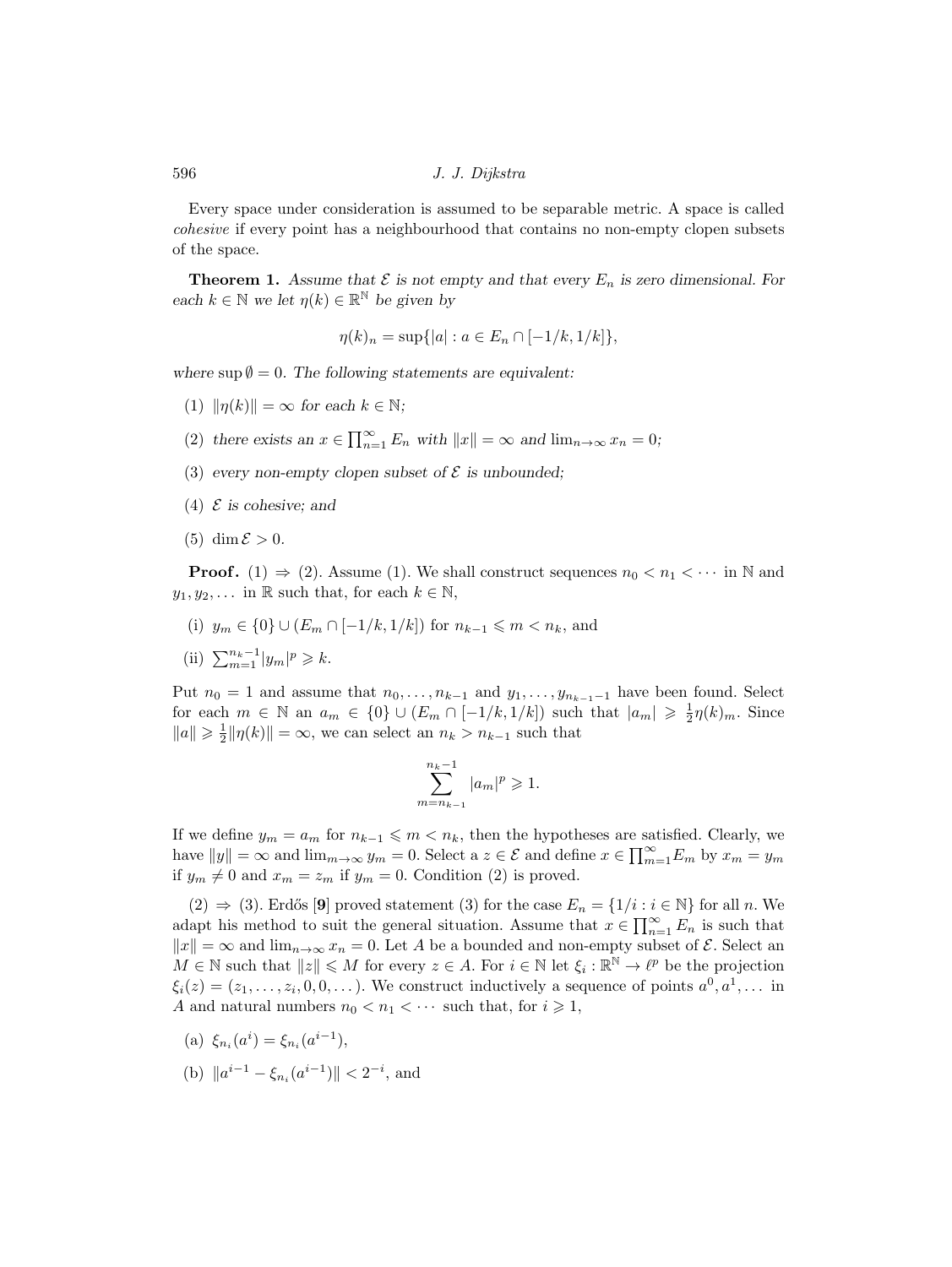(c) the distance between  $a^i$  and  $\mathcal{E} \setminus A$  is less than  $2^{-i}$ .

We put  $n_0 = 1$  and choose  $a_0 \in A$ . Assume that  $a^{i-1}$  and  $n_{i-1}$  have been found. Select an  $n_i$  such that  $n_i > n_{i-1}$ ,  $|x_j| < 2^{-i-1}$  for all  $j > n_i$ , and  $||a^{i-1} - \xi_{n_i}(a^{i-1})|| < 2^{-i-1}$ , satisfying hypothesis (b). For  $j \in \mathbb{N}$  we define  $b^j \in \mathcal{E}$  by

$$
b_m^j = \begin{cases} x_m, & \text{if } n_i < m \le n_i + j, \\ a_m^{i-1}, & \text{otherwise.} \end{cases}
$$

Observe that  $b^0 = a^{i-1} \in A$  and that, since  $||x|| = \infty$ ,

$$
\lim_{j \to \infty} ||b^j|| \geqslant \left(\sum_{m=n_i+1}^{\infty} |x_m|^p\right)^{1/p} = \infty.
$$

Since A is bounded we can find a j such that  $b^j \in A$  and  $b^{j+1} \notin A$ . We put  $a^i = b^j$  and note that hypothesis (a) is satisfied. For the third hypothesis we note that, for  $j \in \mathbb{N}$ ,

$$
||b^{j+1} - b^j|| = |x_{n_i+j+1} - a_{n_i+j+1}^{i-1}|
$$
  
\n
$$
\leq |x_{n_i+j+1}| + |a_{n_i+j+1}^{i-1}|
$$
  
\n
$$
< 2^{-i-1} + ||a^{i-1} - \xi_{n_i}(a^{i-1})||
$$
  
\n
$$
< 2^{-i}.
$$

This completes the induction.

By hypothesis (a) there is a  $c \in \prod_{i=1}^{\infty} E_i$  such that  $\xi_{n_{i+1}}(c) = \xi_{n_{i+1}}(a^i)$  for every  $i \geq 0$ . We then have

$$
||c|| = \lim_{i \to \infty} ||\xi_{n_{i+1}}(a^i)|| \le \lim_{i \to \infty} ||a^i|| \le M,
$$

thus  $c \in \mathcal{E}$ . We find that

$$
\lim_{i \to \infty} ||c - a^i|| \le \lim_{i \to \infty} (||c - \xi_{n_{i+1}}(c)|| + ||\xi_{n_{i+1}}(a^i) - a^i||) \le 0 + \lim_{i \to \infty} 2^{-i-1} = 0
$$

and thus  $\lim_{i\to\infty} a^i = c$ . This means that c is in the closure of A and, by hypothesis (c), it also means that c is in the closure of  $\mathcal{E} \setminus A$ . So c is a boundary point of A and the proof is complete.

The implications (3)  $\Rightarrow$  (4) and (4)  $\Rightarrow$  (5) are trivial.

 $(5) \Rightarrow (1)$ . Assume that  $n \in \mathbb{N}$  is such that  $\|\eta(n)\| < \infty$ . Let  $z \in \mathcal{E}$  and let  $\varepsilon \in (0, 1/n)$ . Select a  $k \in \mathbb{N}$  such that

$$
\sum_{i=k}^{\infty} (\eta(n)_i)^p < \frac{1}{2} \varepsilon^p \quad \text{and} \quad \sum_{i=k}^{\infty} |z_i|^p < \varepsilon^p.
$$

Define  $z' \in \ell^p$  by  $z'_i = z_i$  if  $i < k$  and  $z'_i = 0$  if  $i \geq k$ , thus  $||z - z'|| < \varepsilon$ . Put  $\delta = \varepsilon/(2k)^{1/p}$ and let  $i < k$ . Since  $E_i$  is zero dimensional we may select  $a_i$  and  $b_i$  in  $\mathbb{R} \setminus E_i$  such that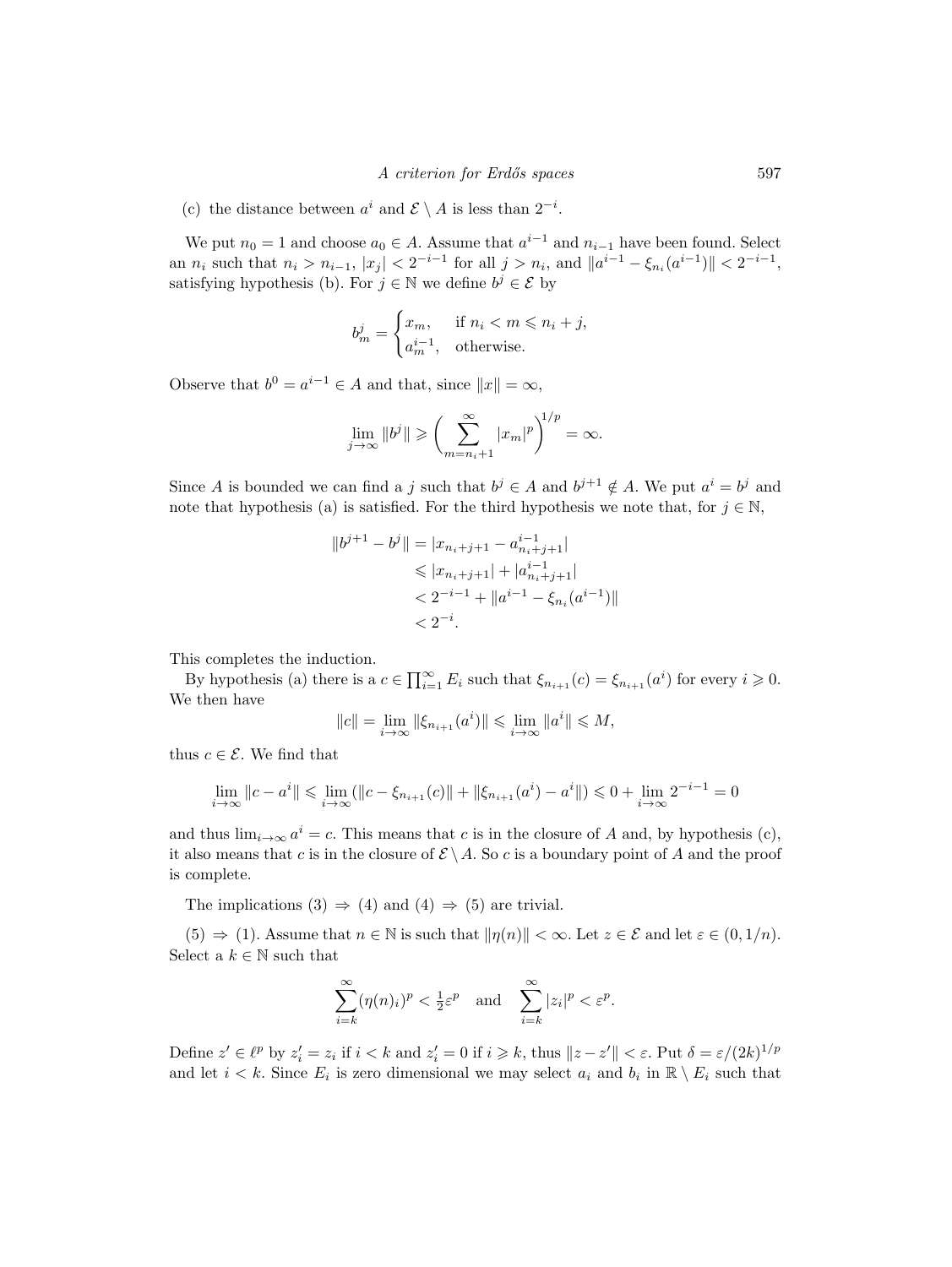598 J. J. Dijkstra

 $z_i - \delta < a_i < z_i = z'_i < b_i < z_i + \delta$ . We define the clearly clopen neighbourhood C of z in  $\mathcal E$  by

$$
C = \{ x \in \mathcal{E} : a_i < x_i < b_i \text{ for each } i < k \}.
$$

Define  $U = \{x \in C : ||x - z'|| \leqslant \varepsilon\}$  and note that U is a closed neighbourhood of z in *ε* with diameter at most 2*ε*. Let *x* be a point in *U*. If  $i \ge k$ , then  $|x_i| = |x_i - z'_i|$  ≤  $||x - z'|| \leq \varepsilon < 1/n$ . This means that  $|x_i| \leq \eta(n)_i$  and hence that

$$
\sum_{i=k}^{\infty} |x_i - z'_i|^p = \sum_{i=k}^{\infty} |x_i|^p < \frac{1}{2} \varepsilon^p.
$$

On the other hand, since  $x \in C$  we have  $\sum_{i=1}^{k-1} |x_i - z'_i|^p < k\delta^p = \frac{1}{2}\varepsilon^p$ . Thus  $||x - z'|| <$  $\varepsilon$  and x is an interior point of U because C is clopen. We have that U is a clopen neighbourhood of z with small diameter and we may conclude that dim  $\mathcal{E} = 0$ .

Note that in Theorem 1 the conditions  $(1)$ – $(3)$  are metric, whereas conditions  $(4)$ and (5) are topological. Let us compare (4) and (5). Cohesion is a weakening of connectedness and plays a crucial role in characterizing Erdős space and complete Erdős space (see [**4**–**6**]). Clearly, a cohesive space is at least one dimensional at every point but the converse is not valid. An extreme example can be found in [**3**], where a one-dimensional homogeneous space that is not cohesive is constructed. However, if  $X$  is either a topological group or a complete and homogeneous space, then  $X$  is cohesive if and only if  $\dim X \neq 0$  (see [5, Proposition 6.3], respectively [3]). In addition, it follows from Theorem 3.1 in [**7**] that a closed subspace of complete Erdős space is cohesive if and only if it is one dimensional at every point. Theorem 1 extends this list of positive results.

Recall that if  $A_1, A_2, \ldots$  is a sequence of subsets of a space X, then

$$
\limsup_{n \to \infty} A_n = \bigcap_{n=1}^{\infty} \bigcup_{k=n}^{\infty} A_k.
$$

The following sufficient condition for dim  $\mathcal{E} \neq 0$  is a useful one because it is easily tested.

**Corollary 2.** *If* 0 *is a cluster point of*  $\limsup_{n\to\infty} E_n$ , then every non-empty clopen *subset of*  $\mathcal{E}$  *is unbounded (and hence dim*  $\mathcal{E} \neq 0$ ).

**Proof.** If  $\mathcal{E}$  is empty, then the conclusion is void. Let  $\mathcal{E} \neq \emptyset$  and let  $n \in \mathbb{N}$ . Select a  $t \in \limsup_{k \to \infty} E_k$  such that  $0 < |t| < 1/n$ . Choose a sequence  $k_0 < k_1 < k_2 < \cdots$  in N such that there is, for each  $j \in \mathbb{N}$ , a  $t_j \in E_{k_j}$  with  $\lim_{j\to\infty} t_j = t$ . We may assume that for every  $j, \frac{1}{2}|t| < |t_j| < 1/n$ . Thus  $\eta(n)_{k_j} \geq |t_j| > \frac{1}{2}|t|$  for each j and hence  $\|\eta(n)\| = \infty$ , proving statement (1) of Theorem 1. The desired conclusion follows when we note that the zero dimensionality of the  $E_n$  was used only for the implication (5)  $\Rightarrow$  (1) in the proof of Theorem 1.

Let  $\varphi: X \to \mathbb{R}$  be a function. We define the following subspaces of the product  $X \times \mathbb{R}$ :

$$
L_{\varphi} = \{(x, t) \in X \times \hat{\mathbb{R}} : \varphi(x) \leq t\}
$$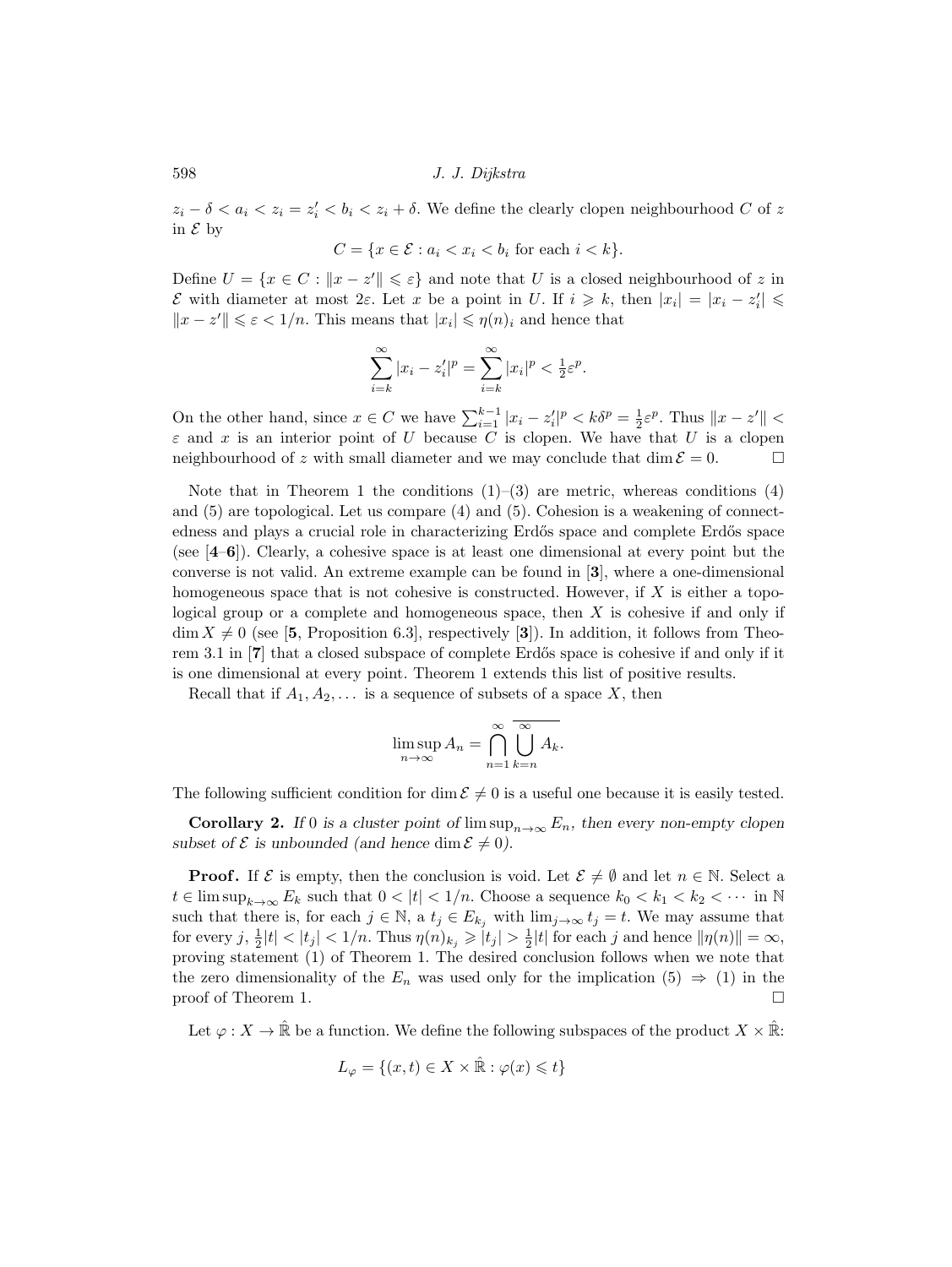and

$$
G_{\varphi} = \{ (x, \varphi(x)) : x \in X \text{ and } \varphi(x) < \infty \}.
$$

Let C be a non-empty zero-dimensional compact space and let  $\varphi: C \to \mathbb{R}$  be a lower semi-continuous (LSC) function, which means that  $\varphi^{-1}((t,\infty))$  is open in C for every  $t \in \mathbb{R}$ . We call  $\varphi$  a Lelek function if  $G_{\varphi}$  is dense in  $L_{\varphi}$ . If  $\varphi$  is a Lelek function, then the quotient space  $L_{\varphi}/\infty$  we obtain when we identify the set  $C \times \{\infty\}$  to a point in  $L_{\varphi}$  is called a Lelek fan (see [**11**]). According to Bula and Oversteegen [**1**] and Charatonik [**2**], the Lelek fans, and consequently also their endpoint sets  $G_{\varphi}$ , are topologically unique. Kawamura, Oversteegen and Tymchatyn [10] have shown that complete Erdős space is homeomorphic to  $G_{\varphi}$ .

A well-known and useful property of the norm topology on  $\ell^p$  is that this topology is the weakest topology that makes all the coordinate projections  $z \mapsto z_i$  and the norm function continuous. This fact can also be formulated as follows: the graph of the norm function when seen as a function from  $\ell^p$  with the product topology to  $\mathbb R$  is homeomorphic to the Banach space  $\ell^p$ . Note that this fact means that the norm topology on spheres  $S_{\varepsilon}(a) = \{x \in \ell^p : ||x - a||\}$  coincides with the product topology and thus the spheres in  $\mathcal{E}$ are zero dimensional if the  $E_n$  are zero dimensional. Consequently, we have dim  $\mathcal{E} \leq 1$  in that case.

The last result can also be obtained from the following more abstract analysis. A space is called almost zero dimensional if every point has a neighbourhood basis consisting of sets that are intersections of clopen sets of the space. If every  $E_i$  is zero dimensional, then the resulting space  $\mathcal E$  is almost zero dimensional. The reason lies in the fact that closed balls in  $\ell^p$  are also closed subsets of  $\mathbb{R}^N$  with the product topology, or, in other words, that the norm function is LSC when seen as a function from  $\mathbb{R}^N$  to  $[0,\infty]$ . Thus, closed balls in  $\mathcal E$  are also closed subsets of the zero-dimensional space  $\prod_{n=1}^{\infty} E_n$ , making them intersections of clopen sets. Oversteegen and Tymchatyn [**12**] proved that every almost zero-dimensional space is at most one dimensional.

**Theorem 3.** If every  $E_i$  is closed in R, then  $\mathcal E$  is homeomorphic to complete Erdős *space if and only if* dim  $\mathcal{E} > 0$  *and every*  $E_n$  *is zero dimensional.* 

**Proof.** According to Erdős [9], complete Erdős space is one dimensional and totally disconnected. If  $\mathcal{E} \neq \emptyset$ , then every  $E_n$  is clearly imbeddable in  $\mathcal{E}$ . Thus, if  $\mathcal{E}$  is homeomorphic to complete Erdős space, then every  $E_n$  is also totally disconnected and hence zero dimensional as a subset of R.

We now turn to the 'if' part. We follow the method in [10] and will represent  $\mathcal E$  as an endpoint set  $G_{\varphi}$  of a Lelek fan. Let  $\overline{E}_n$  be the closure of  $E_n$  in  $\hat{\mathbb{R}}$  and consider the zerodimensional compactum  $C = \prod_{n=1}^{\infty} \bar{E}_n$  in  $\hat{\mathbb{R}}^{\mathbb{N}}$ . We let  $\varphi : C \to [0, \infty]$  be the restriction of the p-norm  $\|\cdot\|$ . Since the p-norm together with the product topology on  $\ell^p$  generates the norm topology on  $\ell^p$  and E corresponds to  $\{x \in C : \varphi(x) < \infty\}$  we have that E is homeomorphic to  $G_{\varphi}$ . It now suffices to show that  $G_{\varphi}$  is dense in  $L_{\varphi}$ . Let  $x \in C$  and let

$$
U = U_1 \times \cdots \times U_k \times \bar{E}_{k_1} \times \bar{E}_{k+2} \times \cdots
$$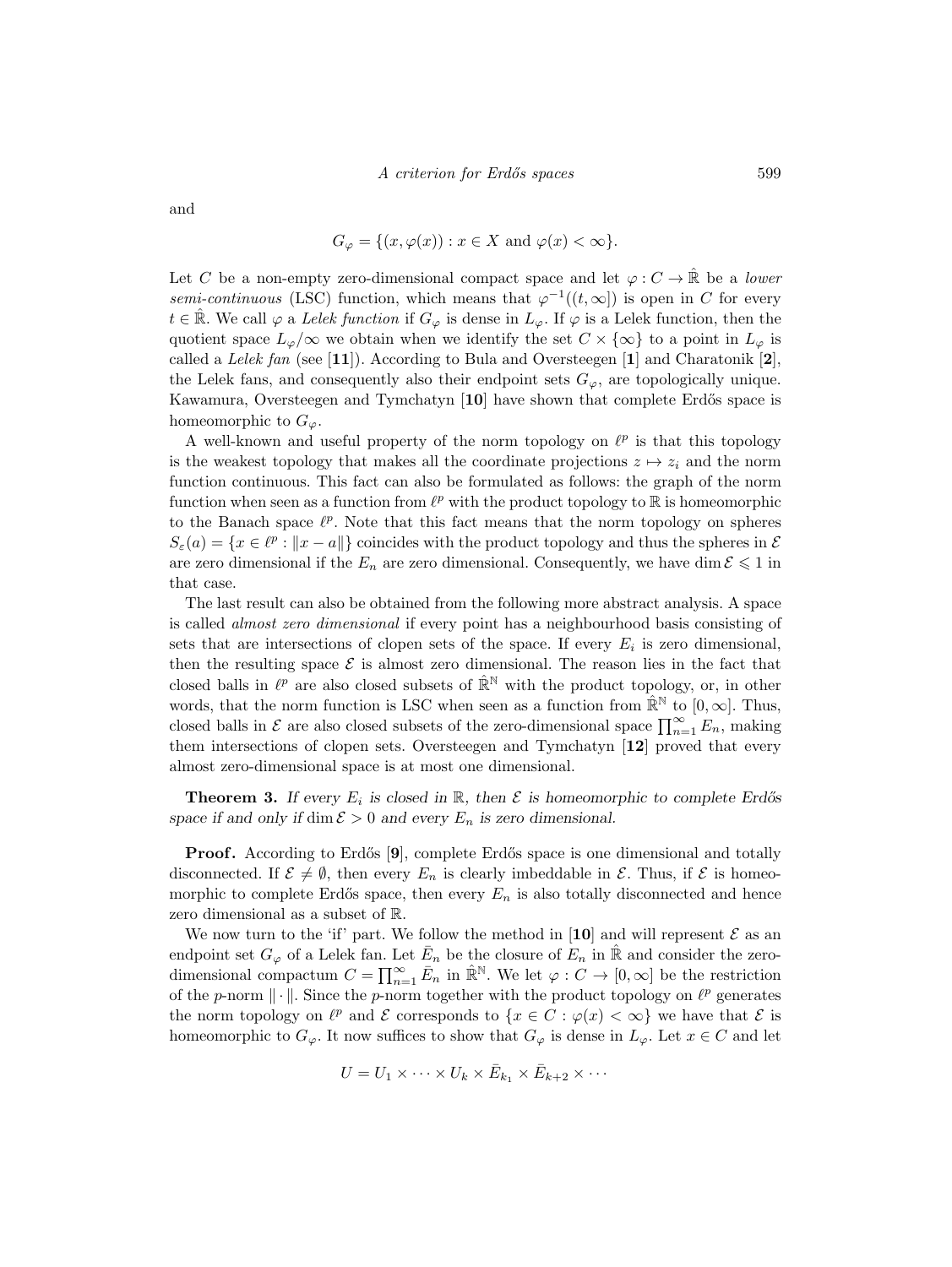600 J. J. Dijkstra

be a standard neighbourhood of x in C. Since every  $E_n$  and hence every  $\bar{E}_n$  is zero dimensional, we may assume that the  $U_i$  are clopen. Consider  $\mathcal{E} \cap U$  and note that it is clopen subspace of  $\mathcal{E}$ . Select an  $a \in \mathcal{E}$  and select, for each  $i \leq k$ , a  $b_i \in E_i \cap U_i$ . If we put  $b_i = a_i$  for  $i > k$ , then  $b = (b_1, b_2, \dots) \in \mathcal{E} \cap U$ , thus  $\mathcal{E} \cap U$  is not empty. Let  $y \in \mathcal{E} \cap U$ and let  $\varphi(y) < t < \infty$ . Then there is a  $z \in \mathcal{E} \cap U$  with  $||z|| = \varphi(z) = t$ , because otherwise the set  $\{y \in \mathcal{E} \cap U : ||y|| < t\}$  would be a bounded, non-empty, clopen subset of  $\mathcal{E}$ , in violation of Theorem 1. Thus  $\{\varphi(y): y \in \mathcal{E} \cap U\}$  is an unbounded non-empty subinterval of  $[0,\infty)$ . We may conclude that for each  $x \in C$  the set  $\{x\} \times [\varphi(x),\infty]$  is contained in the closure of  $G_{\varphi}$ . The proof is complete.

We now consider some examples. Theorem 3 in combination with Corollary 2 shows that, for example, the following closed subgroup of  $(\ell^p, +)$  is homeomorphic to complete Erdős space:

$$
\{z \in \ell^p : nz_n \in \mathbb{Z} \text{ for each } n \in \mathbb{N}\}.
$$

This result also follows from [**8**].

Another representation of complete Erdős space is

$$
\{z \in \ell^2 : z_n \in \{0\} \cup \{1/i : i \in \mathbb{N}\} \text{ for each } n \in \mathbb{N}\},\
$$

which was featured by Erdős in [9].

**Corollary 4.** *If every*  $E_n$  *is a zero-dimensional closed subset of* R *such that*  $\mathcal{E} \neq \emptyset$ *, then*  $\mathcal{E} \times \mathfrak{E}_c$  *is homeomorphic to*  $\mathfrak{E}_c$ *.* 

**Proof.** Apply Theorem 3 to the sequence  $(E'_n)_{n=1}^{\infty}$ , where  $E'_{2k-1} = E_k$  and  $E'_{2k} =$  $\{0\} \cup \{1/i : i \in \mathbb{N}\}\$ for  $k \in \mathbb{N}$ .

Consider also the following choice:  $E_n = \{0, 1/n\}$ , for  $n \in \mathbb{N}$ . If  $p = 1$  then, by Theorems 1 and 3 and the well-known fact  $\sum_{n=1}^{\infty} 1/n = \infty$ , we have that  $\mathcal{E}$  is homeomorphic to complete Erdős space and we might call this minimal representation harmonic Erdős space. Interestingly, if  $p > 1$ , then it is easily verified that  $\mathcal E$  is a Cantor set. This example also provides us with an elegant and concrete model for the Lelek fan, as follows. Let  $C = \{0,1\}^{\mathbb{N}}$  be the Cantor set and define  $\varphi : C \to [0,\infty]$  by

$$
\varphi(x) = \sum_{n=1}^{\infty} \frac{x_n}{n} \quad \text{for } x = (x_1, x_2, \dots) \in C.
$$

By the proof of Theorem 3,  $\varphi$  is a Lelek function and  $L_{\varphi}/\infty$  is a Lelek fan, the *harmonic* Lelek fan.

**Remark 5.** Note that the proofs in this note can easily be adapted to work also for the quasi-Banach spaces  $\ell^p$ ,  $p < 1$ .